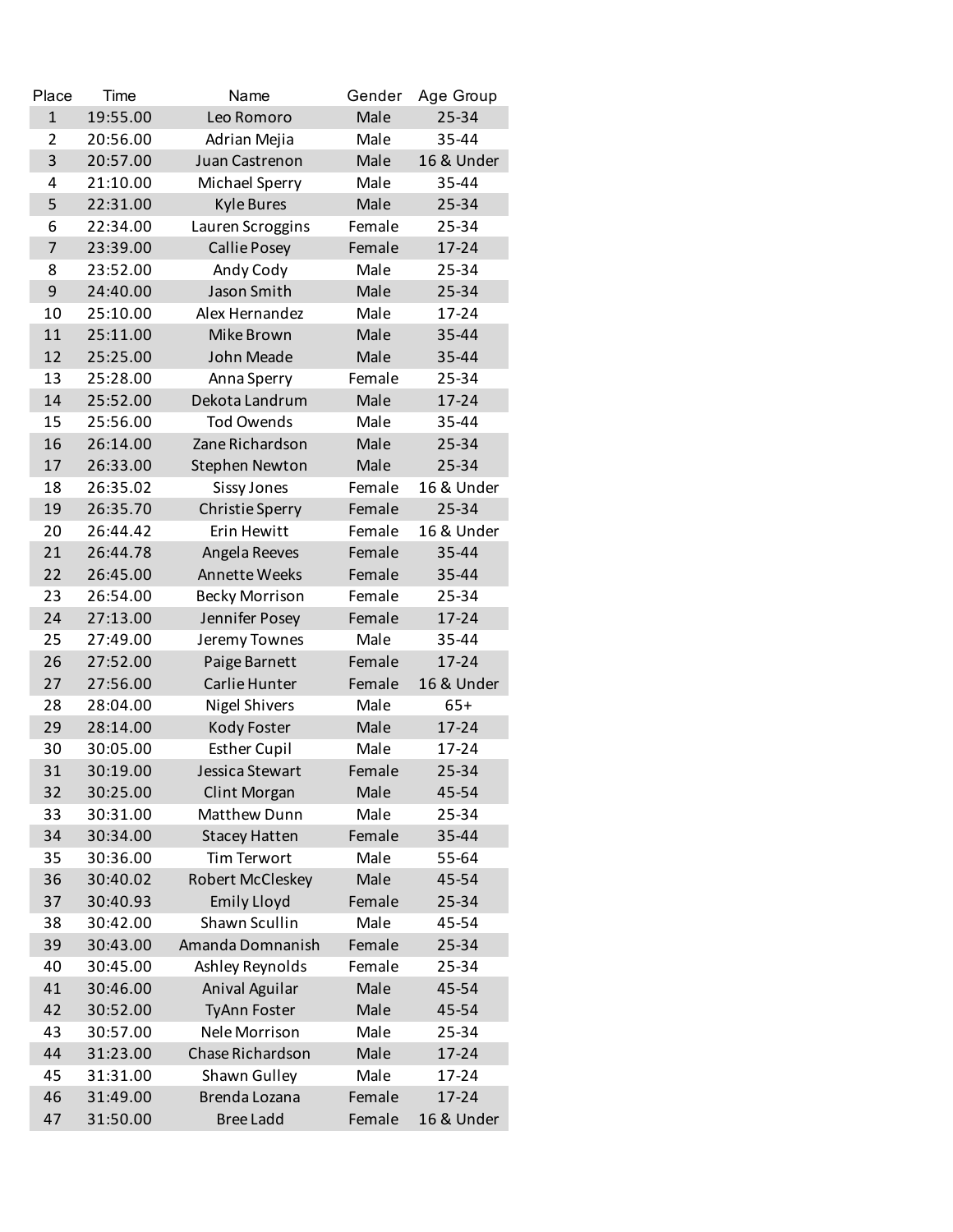| 48 | 31:51.00 | Tarra Day-Aleman        | Female | 35-44      |
|----|----------|-------------------------|--------|------------|
| 49 | 31:52.00 | <b>Hope Thomas</b>      | Female | 35-44      |
| 50 | 32:02.00 | Stefanie Taylor         | Female | 35-44      |
| 51 | 32:06.00 | Janet Knight            | Female | 45-54      |
| 52 | 32:07.00 | Jenny Vestal            | Female | 45-54      |
| 53 | 32:19.00 | Erin Huckabay           | Female | 17-24      |
| 54 | 32:23.00 | C.K. McBrayer           | Male   | $65+$      |
| 55 | 33:02.00 | Kristy McFarland        | Female | 35-44      |
| 56 | 33:34.00 | Dawn Martin             | Female | 35-44      |
| 57 | 33:51.00 | Andrea Davis            | Female | 25-34      |
| 58 | 34:27.00 | <b>Traci Scullin</b>    | Female | 35-44      |
| 59 | 34:34.00 | Max Harlimann           | Male   | $17 - 24$  |
| 60 | 34:44.00 | Chelsey Cameron         | Female | 25-34      |
| 61 | 34:45.00 | <b>Trevor Lousberg</b>  | Male   | 25-34      |
| 62 | 34:47.00 | <b>Chara Rollins</b>    | Female | 25-34      |
| 63 | 34:48.00 | Ron Shellhorn           | Male   | $65+$      |
| 64 | 34:51.00 | Amy Roach               | Female | 25-34      |
| 65 | 35:06.00 | Teiffany Hurbel         | Female | 25-34      |
|    |          | MacKenzie Denmon        | Female | 25-34      |
| 66 | 35:27.00 |                         |        |            |
| 67 | 35:43.00 | Melissa Monroe          | Female | 25-34      |
| 68 | 35:49.00 | <b>Stormy Hill</b>      | Female | 25-34      |
| 69 | 35:52.00 | Eva Dykes               | Female | 35-44      |
| 70 | 36:08.00 | Parker Colley           | Male   | 16 & Under |
| 71 | 36:15.00 | D'Ann Colley            | Female | 35-44      |
| 72 | 36:40.00 | Neisha Cash             | Female | 35-44      |
| 73 | 36:41.00 | Katie Denevan           | Female | 25-34      |
| 74 | 36:42.00 | <b>Heather Brown</b>    | Female | 25-34      |
| 75 | 36:44.00 | Ellie Smith             | Female | 35-44      |
| 76 | 36:45.00 | Donna Hughes            | Female | 55-64      |
| 77 | 36:53.00 | Cara Wellborn           | Female | 25-34      |
| 78 | 36:55.00 | Amanda Munn             | Female | 25-34      |
| 79 | 36:56.03 | Lee Munn                | Male   | 25-34      |
| 80 | 36:56.84 | <b>Chris Rockers</b>    | Female | 45-54      |
| 81 | 37:14.00 | <b>Katherine Barnes</b> | Female | 35-44      |
| 82 | 39:07.00 | Jodi Carney             | Female | 25-34      |
| 83 | 39:09.00 | Kristi Watkins          | Female | 35-44      |
| 84 | 39:11.00 | <b>Shirley Shivers</b>  | Female | 55-64      |
| 85 | 40:16.00 | DeDe Jones              | Female | 16 & Under |
| 86 | 40:17.00 | Jennifer McCollum       | Female | 35-44      |
| 87 | 40:20.00 | Jessica Cameron         | Female | 25-34      |
| 88 | 40:31.00 | Kathy Minton            | Female | 45-54      |
| 89 | 40:39.00 | Tammie Morgan           | Female | 45-54      |
| 90 | 40:45.00 | Echo Johnson            | Female | 35-44      |
| 91 | 41:17.00 | Donna Redfern           | Female | 35-44      |
| 92 | 41:39.00 | Suzanne Jordan          | Female | 55-64      |
| 93 | 42:26.00 | <b>Blanca Garcia</b>    | Female | 45-54      |
| 94 | 42:30.00 | Katelyn Claunch         | Female | 16 & Under |
| 95 | 44:40.00 | Sarah Gilden            | Female | 45-54      |
|    |          |                         |        |            |